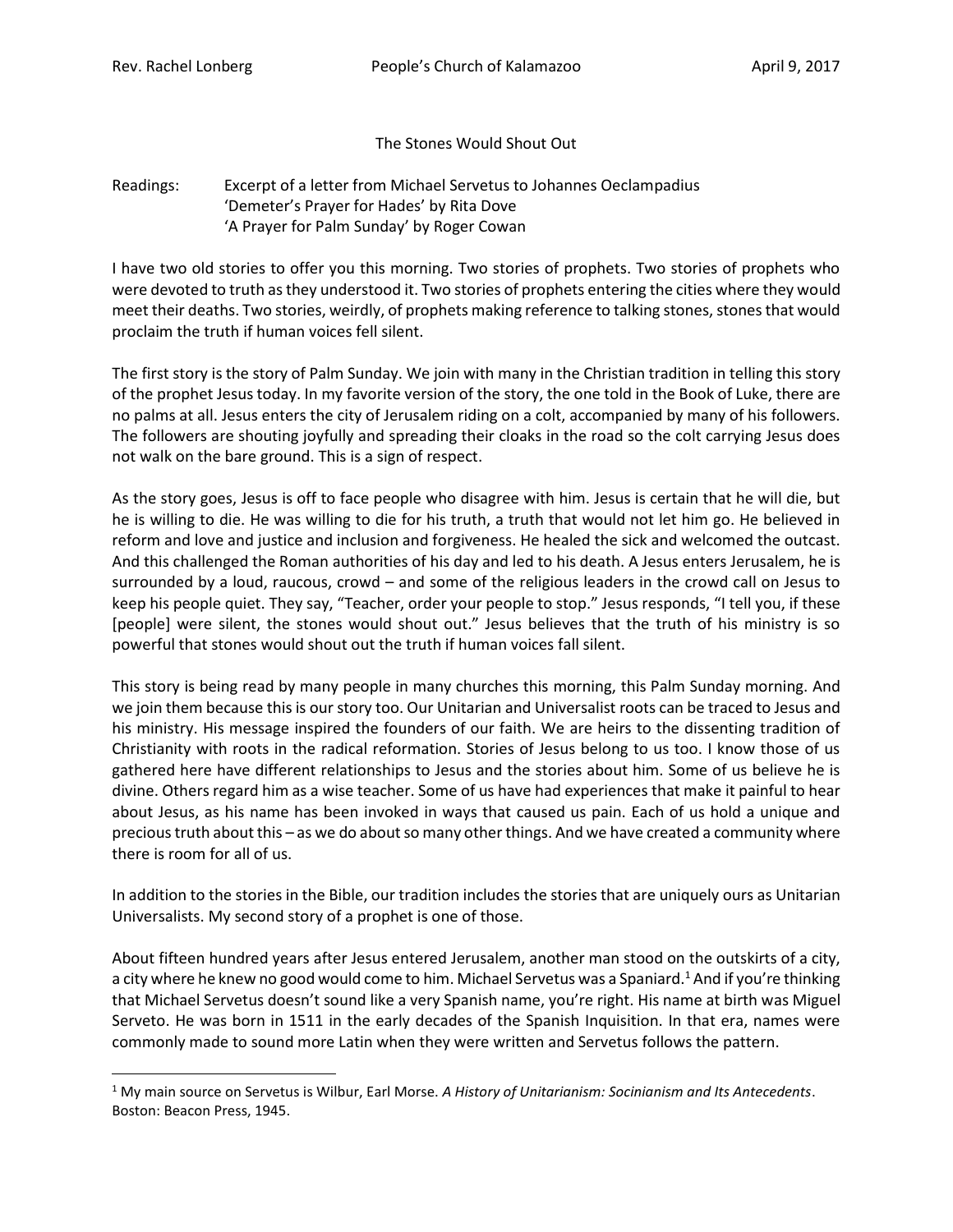l

Miguel or Michael, Serveto or Servetus or however we want to refer to him was, by all accounts, brilliant. He was a lawyer, a physician and a theologian. And he didn't just have all of these professions, he excelled at them. He served as physician to an archbishop. He was the first European to write about how blood is oxygenated in human lungs. Since he did this in a theological text – as part of an extended metaphor about the holy spirit – no other physicians read it and it was a few decades before someone else published about this and got all the credit. He also wrote widely respected texts on geology and astrology, which was considered one of the sciences then.

And, as can be the case with brilliant people, he wasn't always patient with people who weren't as quickthinking as he was. Perhaps you know people like that in your life? People who are widely and vastly knowledgeable, but aren't very patient? People who believe they understand the whole truth and are unwilling to listen to others' views? While it's hard to fully suss out someone's personality across the centuries, it seems like Servetus was like that. But we're getting ahead of ourselves. For Servetus's story to make sense, we need to know more of the historical context.

In the centuries before Servetus's birth, the land now known as Spain was the most religiously tolerant place in Europe. Jews, Christians, and Muslims lived together relatively peacefully. But by Servetus's time, Jews and Muslims had been forced out of Spain. Many choose to convert to Christianity in order to stay in their native land. The Spanish Inquisition, led by leaders of the Catholic Church, persecuted people who had outwardly converted, but still practiced their original faith in private. Many were tortured and burned at the stake because others thought they were not sufficiently Christian.

Michael Servetus saw that the trinity was a major obstacle for these newly converted Christians. How could God the father, Jesus, and the Holy Spirit be three separate persons, but one God?

So Servetus, a fifteen-year-old law student at the time, started reading the Bible with his friends. He wanted to discover what it said about the Trinity. Not much. Servetus later wrote, 'To me, not only the syllables but all the letters from the mouths of babes, even the very stones themselves, cry out that there is one God, the father. Not one word is found in the Bible about the trinity.<sup>'2</sup> There's a prophet talking about stones shouting the truth again. Servetus believed that the truth of his understanding is so powerful that stones would shout out the truth if human voices fall silent.

Servetus believes in the unity of God. This belief made him one of the first modern Unitarians.

It's important to name that Servetus's truth, his belief in the unity of God, doesn't quite match the Unitarian ideas that evolved over the centuries. Servetus believed in the oneness of God and that everything was God. Servetus believed there was nothing that God was not, nowhere that God was not. Every person, every animal, every object, even the devil—because Servetus believed in the devil—all of that is God. This idea of God in everything, everything in God is part of many earth-centered traditions. The theological word for this kind of understanding of God is pantheism.

Servetus also revered Jesus as the eternal son of God and made him the focus of his devotional life. He even called out to Jesus when he was dying, but again I'm getting ahead of myself in this story.

<sup>2</sup> Quoted in Bainton, Roland H., *Hunted Heretic: The Life and Death of Michael Servetus*, Boston: Beacon Press, 1960, p. 24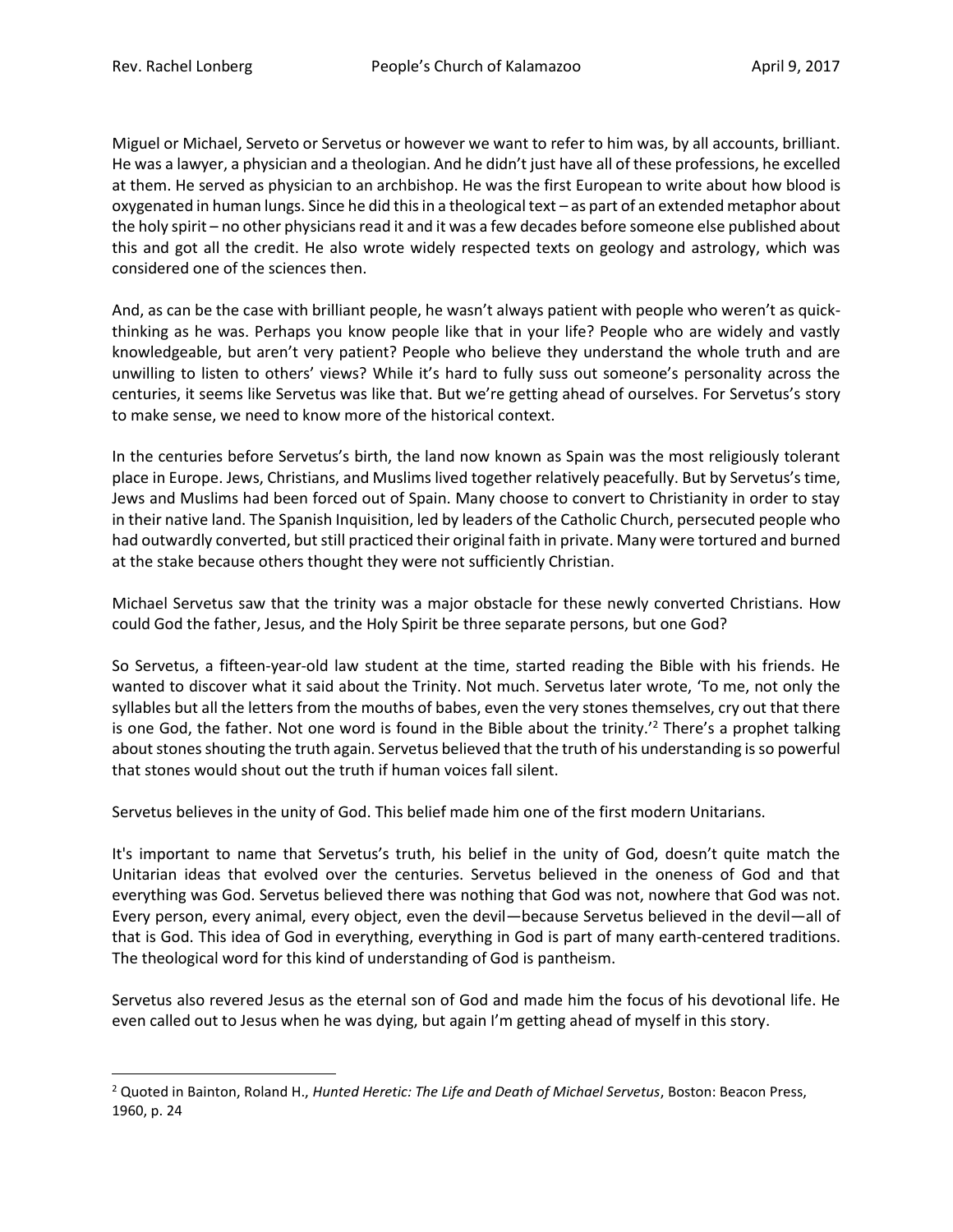Servetus, with his unitarian pantheism, thought he had solved the problem of the Inquisition and religious conflict. Everyone should just stop believing in the Trinity. God is God; Jesus is not God. "If everyone just agrees with me," he must have thought to himself, "we can stop the Inquisition and the religious conflict sweeping Europe and do something else." He wrote books about this idea and letters to religious authorities in Spain, France, and Switzerland, including John Calvin, the founder of the Reformed tradition who was the civil and religious leader of Geneva at this time. Here he was, still a teenager, writing to religious authorities to tell them that they are wrong and he is right and if they would just study the Bible and think harder, they would agree with him about not only the Trinity, but on whether baptism should happen to adults or children and on how salvation happens. As you might imagine, that did not go over well.

Servetus did not end the Inquisition; he was called a heretic. Charges were brought against him by the Catholic Inquisitors. In an era when the Catholic Church and the newly-forming Protestant Churches agreed on very little, they agreed on their hatred for Servetus's teachings. The authorities in both communities burned his writings and wanted to put him on trial. There is some speculation that the Catholics and Protestants passed evidence against Servetus back and forth between themselves – in a time when they cooperated on very very little. Servetus spent decades in hiding, using fake names. During this time, he practiced medicine and wrote his books on non-religious topics. But his idea—his unitarian idea—would not let him go. He would publish under new names and write new letters. And be newly persecuted. And then, he would choose a new name, move to a new city, and begin this cycle all over again. One particularly dramatic episode involved him escaping from jail where he had been held by a French inquisitor in the middle of the night in his pajamas.

After that pajama-clad escape, Servetus sought refuge in Italy, where a few others shared his Unitarian idea, where he thought he would be safe. On his way, he went to Geneva, home of John Calvin who had become, over the decades, one of Servetus's chief adversaries. I can picture Servetus, standing outside Geneva, pondering his next move. There were no crowds to praise him. He did not have disciples to accompany him, find him a colt, or throw cloaks across his path. He had only stones and trees. They witnessed a man deciding what to do with his idea, his truth that would not let him go. He could have traveled another route to safety in Italy, but he chose Geneva. No one knows why. I believe he had no choice. His truth compelled him. He had to convince Calvin of the Unitarian position.

Shortly after Servetus arrived in Geneva, Sunday came. Servetus went to John Calvin's Church to hear him preach. He was recognized, arrested, and thrown in jail. I bet you can guess how this story ends. Had Calvin accepted the Unitarian idea, this room would probably be a bit more crowded today. Perhaps there would be a Servetus College up the road in Grand Rapids. Calvin had Servetus executed, burned at the stake. Servetus's pleas for tolerance in belief –like the one I read earlier—went unheard. Servetus became one of the first of many Unitarian martyrs. Servetus and Jesus are two of the many who died so we can believe.

I don't tell these two old stories of courageous prophets and their use of talking stones as a rhetorical device to encourage you to take your truth and go marching into a modern Jerusalem or Geneva, prepared to confront your own personal Calvin. We are not all called to be martyrs and that is a very very good thing. But it is our responsibility to know the stories of those who died for our beliefs. In our radical Christian roots, there are many many stories like this – people who gave their lives for their truth. If we don't know these stories, we are missing so much; we become walls without foundations, trees without roots.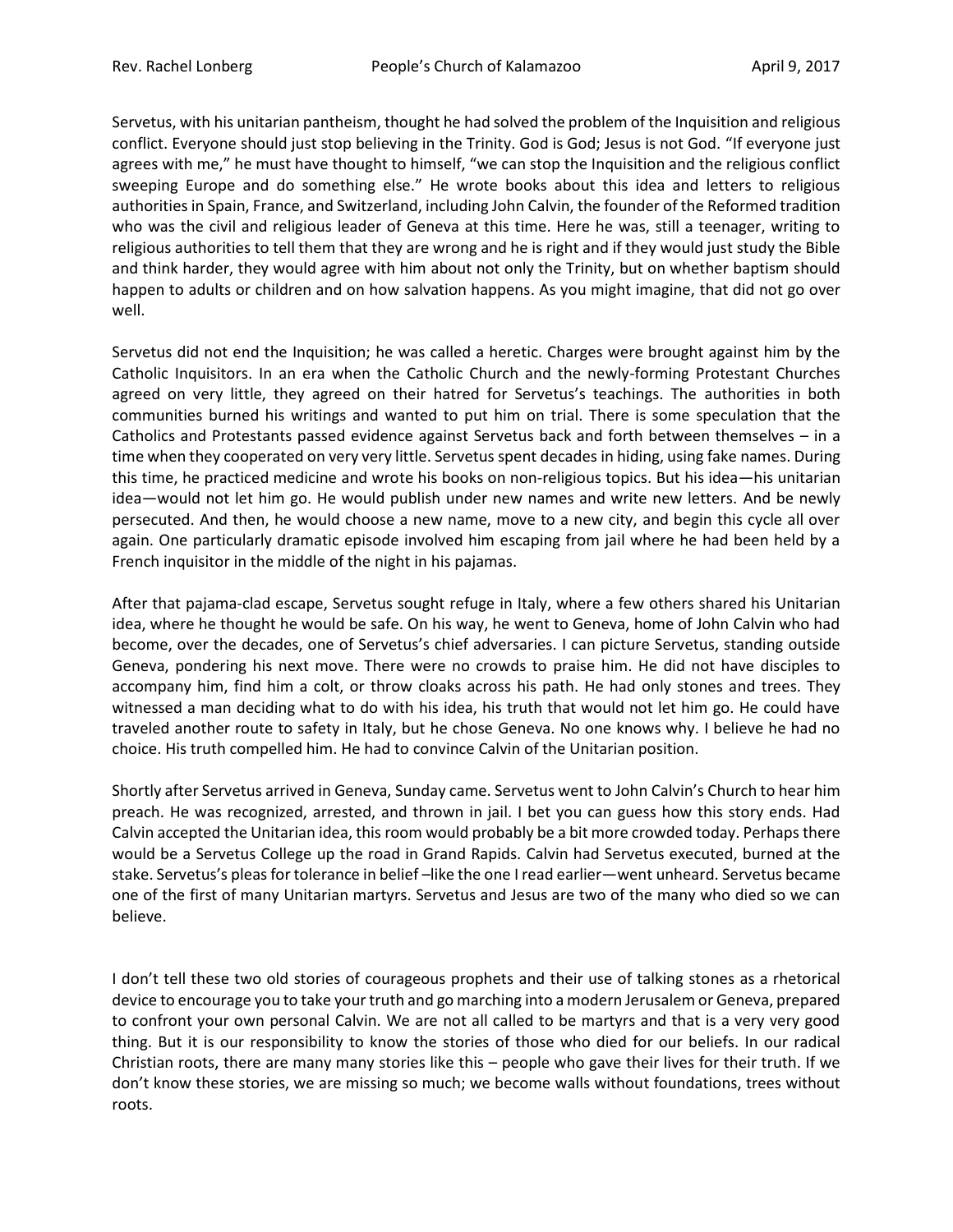We know so much has changed in the centuries since Servetus was burned at Geneva. Protestantism, which was in its early days in the time of Servetus, has become a major part of the Christian tradition. John Calvin's teachings birthed the Reformed tradition, which includes the Reformed and Presbyterian churches. Servetus' ideas influenced a number of radical Protestants including early Unitarians, many of whom we claim as our spiritual ancestors.

We know that religious difference is rarely a matter of life and death now, at least in this part of the world. And that has to do with Servetus as well. His death horrified many. Many people who did not agree with anything he wrote still believed that it was wrong for him to die for those beliefs. Sebastian Castellio was a church leader in Basel who spoke for many when he wrote to John Calvin following the death of Servetus, "To seek truth and to utter what one believes to be true can never be a crime. No one must be forced to accept a conviction. Conviction is free." <sup>3</sup>

In a later letter to Calvin, he wrote, "What do we really mean by the term "heretic"? Whom are we entitled to call a heretic, without being unjust? I do not believe that all those termed heretics are really such. When I reflect on what a heretic really is, I can find no other criterion than that we are all heretics in the eyes of those who do not share our views.

We can live together peacefully only when we control our intolerance. Even though there will always be differences of opinion from time to time, we can at any rate come to general understandings, can love one another, and can enter the bonds of peace."<sup>4</sup>

We know that religious persecution is not some relic of the early modern era. We know religious persecution is still alive in our world – there are places where people are put to death on blasphemy changes and that our current administration is trying it's hardest to institute a religious test for traveling to this country. And yet many of us are able to come to general understandings, love one another, and enter the bonds of peace in a way that would have been inconceivable five centuries ago. We are able to hold fast to our truths – and recognize that others disagree with us and not try to kill them over it.

I know this in my life and I know this in the life of our congregation. I know this in my life, in part, because of my wedding. Many of you know my husband Brian attends Saint Luke's Episcopal Church. He was recently elected to serve on their board. When we got married five and half years ago, he was Roman Catholic. We even went through Catholic marriage preparation, which was a fascinating cultural experience – and played a big role in his decision to leave that church. Our officiant was a dear friend, a Presbyterian minister –and, though we had no way of knowing that this was a relevant detail at the time, a native of Kalamazoo. So that day, it was a Presbyterian officiating a marriage between a Catholic and a Unitarian Universalist. I think we made Calvin, Servetus and the Catholic inquisitors all roll over in their graves that day. Even though there will always be differences of opinions… we can come to general understandings and love one another.

And this coming to general understandings is not just a story of my life, it is a story of People's Church's life. We know that our beliefs matter, we also know how to identify where our beliefs and values overlap to form alliances and do good and important work in the world. We know in ways Servetus didn't know

 $\overline{\phantom{a}}$ 

<sup>3</sup> Schulman, J. Frank. 'Unitarianism Begins: II. Sebastian Castellio.' *Unitarian Universalist Fellowships of Fairbanks*. 2003. Retrieved from http://www.uuff.org/old/fs\_castellio.shtml

<sup>4</sup> Ibid.